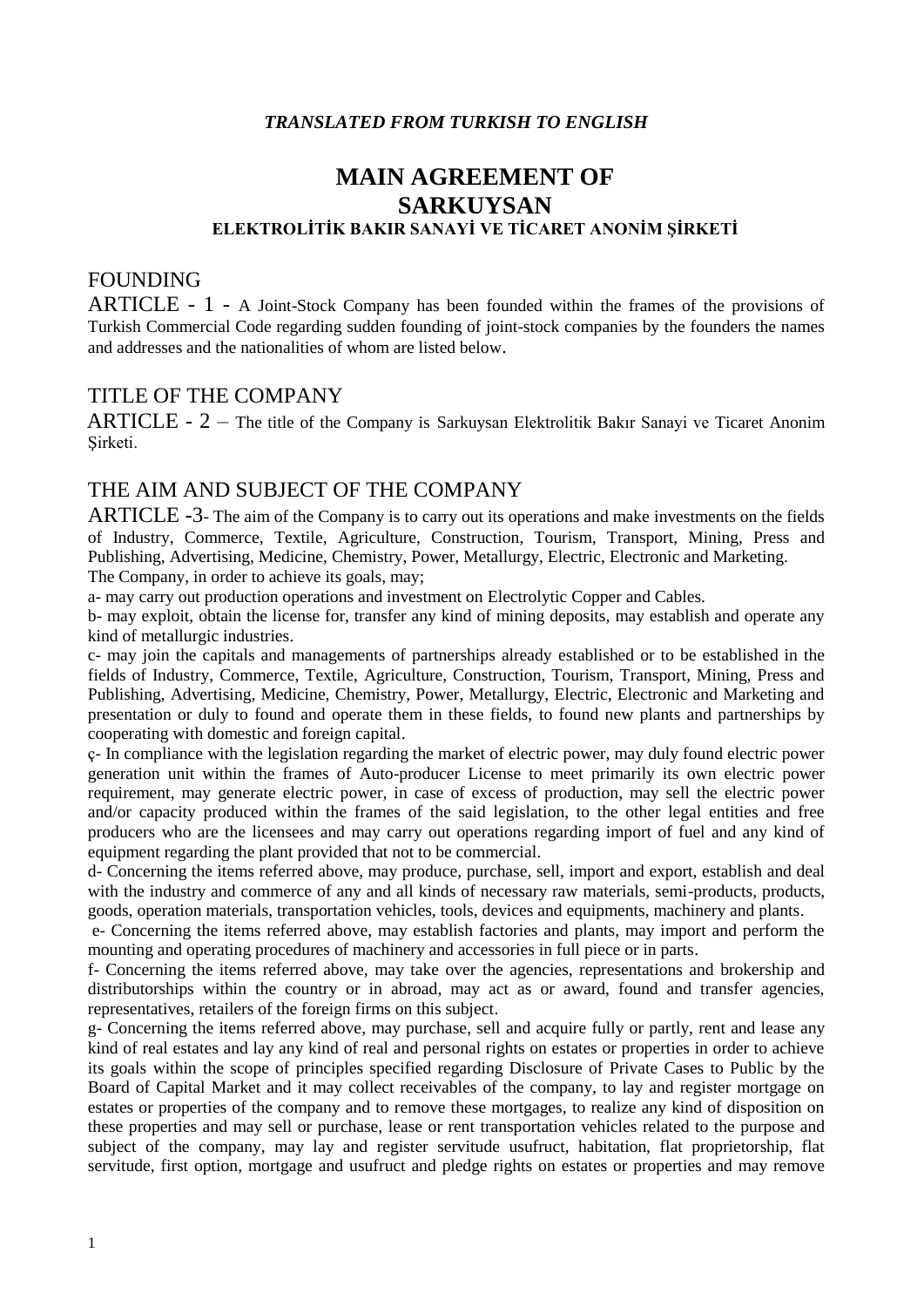these mortgages, may convert them into money if necessary, may receive surety on securities and immovable properties owned by third persons. It may carry out kind disposition transactions and procedures regarding purpose and subject of business of the Company.

Regarding awarding guarantee, bailing, guarantee or right of pledge including mortgage on his behalf and for the name of third persons, principles specified within the frames of Capital Market Legislation shall apply.

ğ- Concerning the items referred above, may acquire, sell, lease, rent and transfer of patents, licenses, trademarks, know-how and titles, industrial drawings and models, copyrights, commercial titles.

h- Concerning the items referred above, in order to achieve its aim and subject, may provide loans from banks and similar organizations against mortgage or without guarantee and may market the securities within and outside the country provided that not qualified as mediation operations and portfolio operations of securities, may pledge on behalf of real and legal entities the securities within its assets in order to enlighten the investors within the scope of principles specified regarding Disclosure of Private Cases to Public by the Board of Capital Market or lay guarantees in order to achieve its goals and subject.

For decisions regarding this point, (g clause) the last clause of this article shall apply.

ı-Within the frames of regulations regarding the Board of Capital Market, may make donations and aids to administrations with general and added budgets, private administrations, municipalities, associations and foundations, training, health, sports and similar entities, provided that it remains at top limits to be specified for each year by the Board of Directors.

i- Concerning the items referred, may carry out any and all kinds of business and procedures that may facilitate them.

#### HEAD OFFICE AND BRANCHES

 ARTICLE - 4 – Head Office of the Company is in Kocaeli. Its address is: Emek Mahallesi Aşıroğlu Caddesi No: 147 41700 Darıca/KOCAELİ. In case of any change in address, the new address is to be registered at the address registration and announced at in the Turkish Commercial Registration Journal and also to be reported to the Ministry of Industry and Commerce as well as to the Board of Capital Market. The notification addressed to the registered and announced address is deemed to have been made to the Company. In case of a company who has not registered to new address within due time, despite the fact that he moved from his registered and announced address, this case may be considered as a reason of termination. The Company may open branches within and outside the country provided that the Ministry of Industry and Commerce and the Board of Capital Market are informed.

#### TERM

ARTICLE -5 - The legal term of the company is 99 (ninety nine) years starting from precise founding of the company.

#### CAPITAL

ARTICLE -  $6 -$  The Company has accepted the registered capital system in accordance with the provisions of the Code for the Board of Capital no. 2499 and passed to this system under the permission of the Board of Capital Market dated 23.3.1983 and no.75

The ceiling of the registered capital of the Company is 200,000,000.- TL. (two hundred Million Turkish Liras) divided into 20,000,000,000 (twenty billion) shares each amounting to nominal value of 1KR (one Kuruş).

The registered capital ceiling awarded by the Board of Capital Market shall apply for the term between the years 2013-2017 (5 years). At the end of the year 2017, even if the authorized registered capital ceiling has not been reached, in order to enable the Board of Directors after the year 2017 to take the decision of increase; by obtaining permission from the Board of Capital Market for the previously permitted ceiling or the new ceiling amount, it is obligatory to be authorized by the General Assembly for the new term. In case of failure of obtaining the said authority, the company is deemed as expelled from the registered capital system.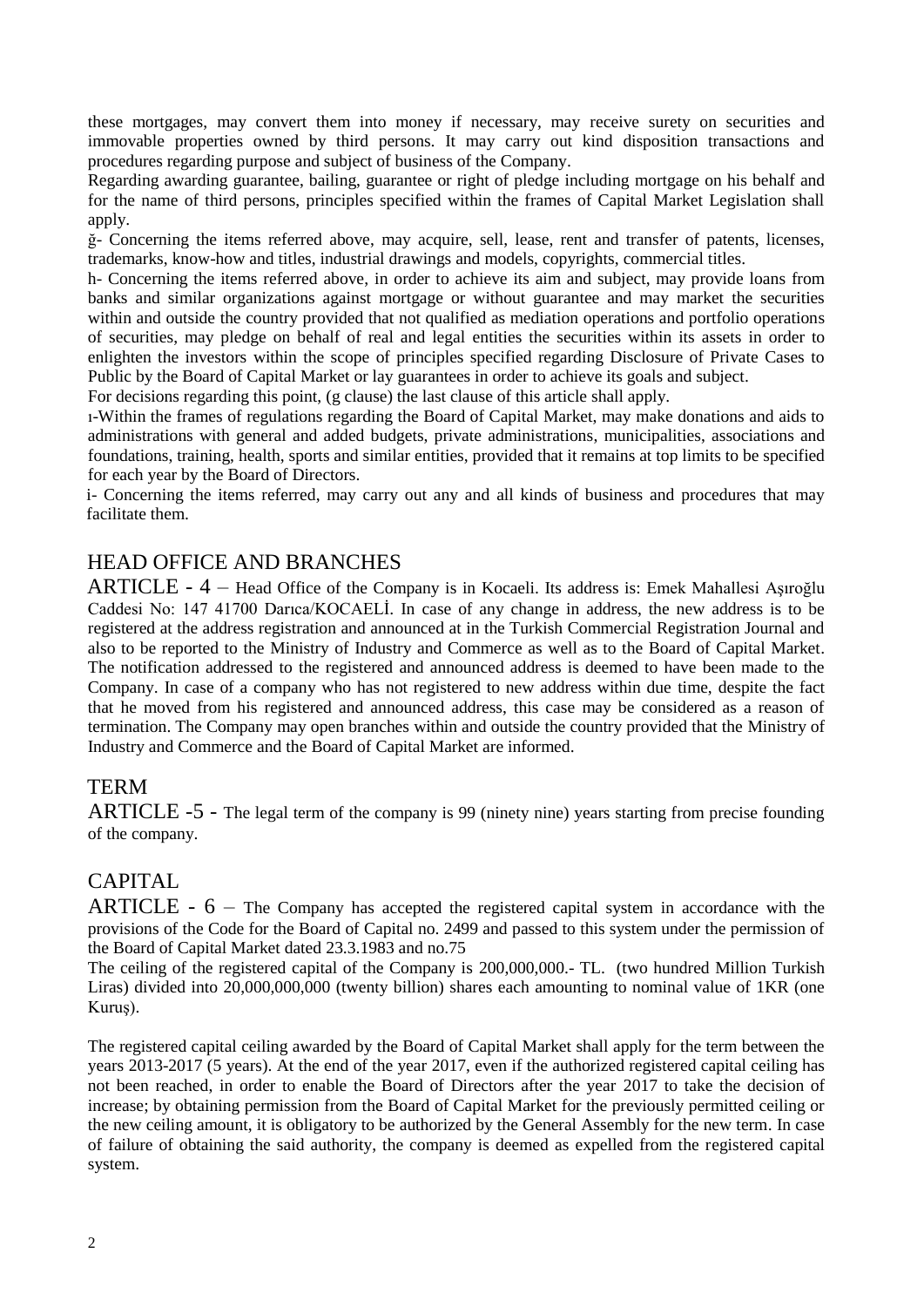The issued capital of the Company is 100,000,000.- TL (one hundred million Turkish Liras). This capital divided into 500 (five hundred) A group shares registered to name and 9,999,999,500 B group shares registered to holder each with a nominal value of 1 KR (one Kuruş).

The Board of Directors, between the years of 2013-2017, is authorized to increase the issued capital by issuing the shares registered to name or holder by specifying the group up to registered capital ceiling if deemed as necessary in conformity with the provisions of the Board of Capital Market and the relevant legislation.

Furthermore the Board of Directors is authorized to issue shares over its nominal value and to limit fully or partly the preemption right of shareholders, to make an allocated capital increase within and outside the country. Within the frames of power recognized in this clause, decisions taken by the Board of Directors are to be announced within the frames of principles specified by the Capital Market Board.

Shares that represent the capital are to be followed within the frames of registration principles.

## SHARE STOCKS

ARTICLE - 7 – The Company is to issue share stocks registered to name and owner within the frames of the main agreement, Turkish Commercial Code, the Board of Capital Market and the relevant legislation.

In transfer of share stocks registered to holder, the Board of Capital Market and the relevant legislation shall apply.

The founder partners who intend to sell their (A) group share stocks registered to name, first of all they are to offer the case in written through the Chairmanship of the Board of Directors to the other founding partners. Any of the founding partners, in a month, may sell the said share stocks at exchange rate, or on the actual value; if no demand is available, those share stocks may be sold to third persons from outside. Sales to be made without obeying these terms are not to be deemed as valid and not to be entered in the shares book.

## THE BOARD OF DIRECTORS

ARTICLE - 8 - Management and representation of the Company against the third persons are carried out by 11 (eleven) Members of the Board of Directors chosen from the shareholders by the General Assembly within the frames of the provisions of Turkish Commercial Code, Main Agreement and the relevant legislation. 5 (five) members of the Board of Directors are to be elected from those nominated by the (A) group shareholders and 4 (four) members from those nominated by the (B) group shareholders and 2'(two) members are to be determined and announced within the frames of regulations regarding the institutional management of the Capital Market Board and nominated to the General Assembly and to be elected from nominees qualified as independent member by the General Assembly.

The number and the qualifications of independent members to serve at the Board of Directors are to be determined according to the regulations concerning the institutional management of the Capital Market Board.

Members of the Board of Directors may be reelected. The Board of Directors is to elect a chairman and a vice president from the members of the Board at the first meeting following the election. These points are to be written in the decision book. If deemed as necessary, the General Assembly may replace the members of Board of Directors any time independent of the term.

## MEETINGS OF THE BOARD OF DIRECTORS

ARTICLE - 9- The Board of Directors holds a meeting when deemed as necessary for Company business. It is obligatory to hold a meeting once a month minimum. Members who fail to attend the meeting 3times subsequently are to resign unless based on a legal excuse.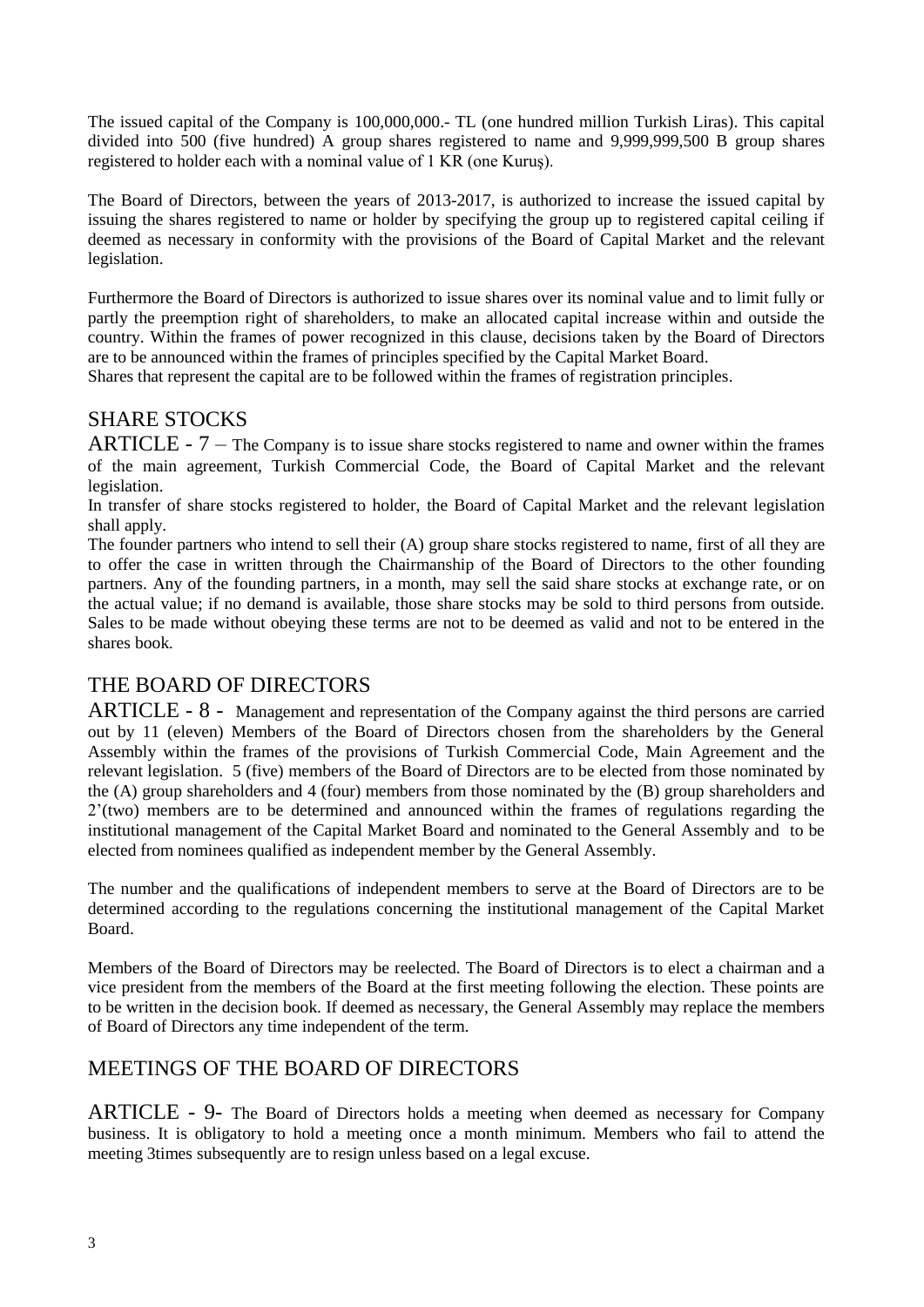. The Board of Directors meets with the majority of the number of its full members and makes its decisions with the majority of the attending members.

The Chairman or the Vice President calls the Board of Directors for meeting. Invitation to meeting is to be made to members through their electronic mail addresses reported formerly by the members, by notifying the agenda of the meeting.

The Board of Directors holds the Meeting at the City center. However the Board of Directors may meet somewhere else in case a decision is taken accordingly by the majority of the members.

Provision of Article 33 of the main agreement regarding attendance to meeting of the Board of Directors in electronic medium is reserved.

#### MANAGEMENT AND BINDING

ARTICLE 10 – Management and binding and representation of the Company against third persons are carried out by the Board of Directors.

The Board of Directors may transfer the management partly or fully to a few members of the Board of Directors according to the internal instructions.

Any kind of contracts and documents to be acted is to bear the signatures of two signatories of the company authorized to bind the company affixed under the official title of the company, in order to be valid.

The Board of Directors may transfer their representation power to one or more executives or to third persons as manager.

## FINANCIAL RIGHTS OF THE BOARD OF DIRECTORS

ARTICLE - 11 – Members of the Board of Director may be paid attendance fee, wage, bonus, premium and share from annual profit provided that the amount is specified by the decision of the General Assembly

#### **AUDITOR**

ARTICLE -  $12$  – The auditor is to be elected every year according to provisions of Turkish Commercial Code and the Board of Capital Market.

Regarding audition of the financial tables of the Company and the other points foreseen in the legislation, provisions of Turkish Commercial Code, the Board of Capital Market and other legislation shall apply

#### DUTIES OF THE AUDITOR

ARTICLE - 13 – The auditor is obliged to perform the duties foreseen listed in Turkish Commercial Code, The Board of Capital Market and the relevant legislation.

## THE GENERAL ASSEMBLY

ARTICLE - 14 - General Assemblies meet usually or unusually. Usual General Assembly meetings are held within3 months starting from the expiry date of the fiscal term and minimum once a year.

Unusual general assemblies meet under cases and dates required by company business. General Assembly meetings and the decision quorum at these meetings are subject to provisions of Turkish Commercial Code and the Capital Market Legislation and the Institutional Management Principles. The provisions of the Board of Capital Market are reserved.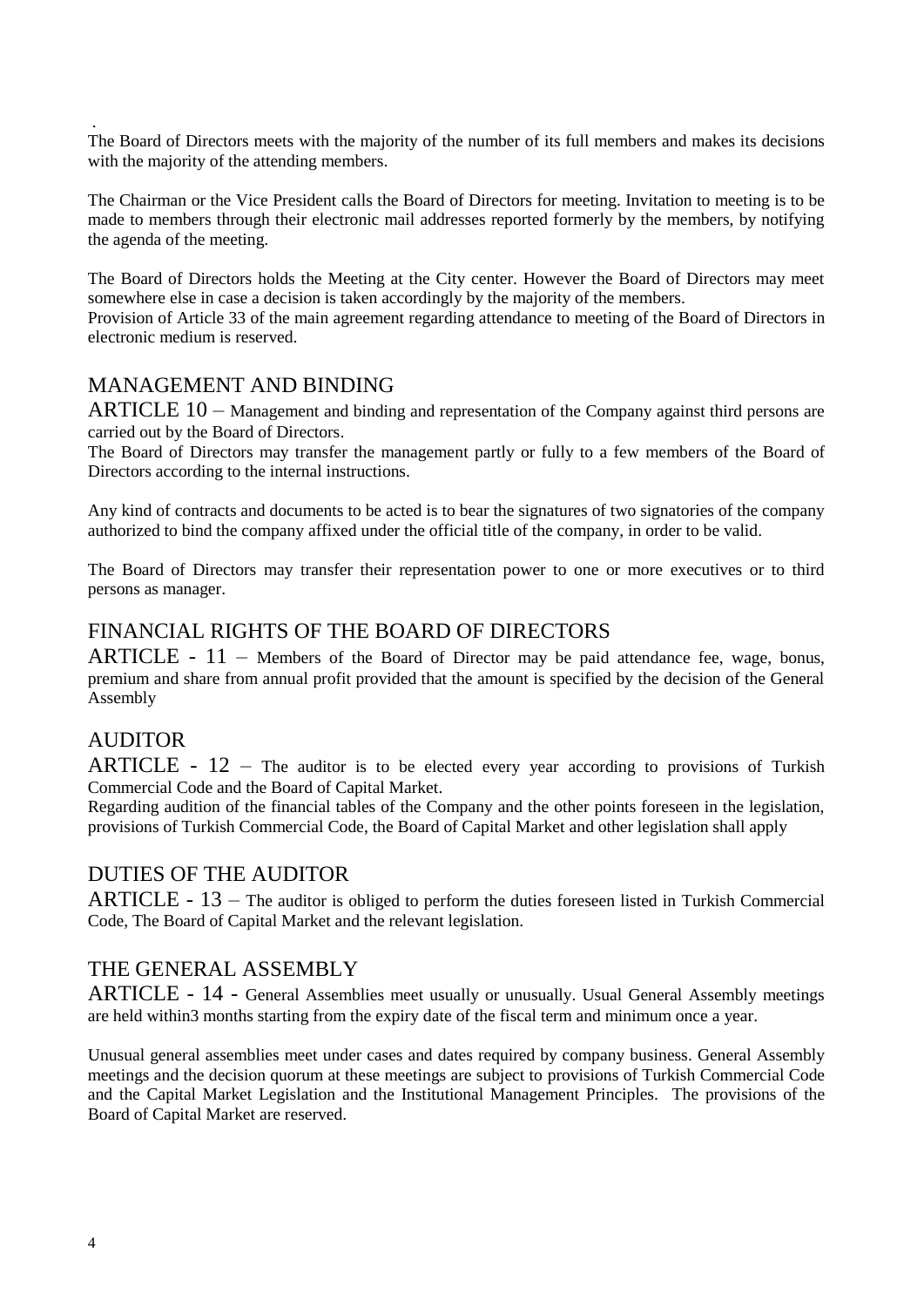The working principles and procedures of the General Assembly are arranged by Internal Instructions prepared by the Board of Directors and registered and announced upon approval of the General Assembly. Obeying the principles of Internal Instructions is obligatory.

Attendance in electric medium to the General Assemblies of the Company is realized through electronic medium provided by MKK.

Provisions of Article 34 of the main agreement regarding attendance to the meeting of the General Assembly in electronic medium are reserved.

## MEETING PLACE

ARTICLE - 15 - General Assembly meetings are to be held at the most available place of the city.

#### ATTENDANCE OF SURVEYOR OF THE MINISTRY AT MEETINGS

 $ARTICLE - 16$ - At usual and unusual general assembly meetings, in cases where attendance of Surveyors of the T.R. Ministry of Customs and Commerce is to be present according to the relevant legislation, Surveyors of the T.R. Ministry of Customs and Commerce is to attend the meeting and to undersign the minutes of meeting together with those concerned.

#### MEETING QUORUM

ARTICLE - 17 – This item has been arranged within Article 14.

#### VOTES

ARTICLE - 18 – Each share has one voting right. If more than one person owns one share, then they may join the General Assembly Meeting and vote through a representative they are to elect among themselves or form third persons. Representation is to be made through a power of attorney issued properly by the public notary.

Voting system is to be performed in accordance with the provisions of Turkish Commercial Code, the Board of Capital Market and the relevant Legislation. Article 479 of Turkish Commercial Code is reserved.

As required by Article 415/4 of Turkish Commercial Code, the right of attending the General Assembly and voting cannot be bound to filing of the documents evidencing that the shareholder is the owner of the shares or the share stocks, at the company, a credit company or some other place

Within the frames of Institutional Management Principles, in case those who are a party to transactions of significant characteristics are the involved party, the involved parties cannot vote at the General Assembly meetings.

#### APPOINTMENT OF A REPRESENTATIVE

ARTICLE - 19 – The shareholder may duly attend the General Assembly meetings at physical and electronic mediums as well as delegate a person who is or not a shareholder as a representative to the General Assembly.

Representatives who are partners of the Company are authorized to vote for themselves as well as for the partners they represent. The regulations of the Capital Market Board and the provisions of the Capital Market Legislation are to be complied with. The form of the letter of proxy is to be agreed upon mutually by the Board of Directors within the frames of the provisions of the Board of Capital Market and the relevant legislation.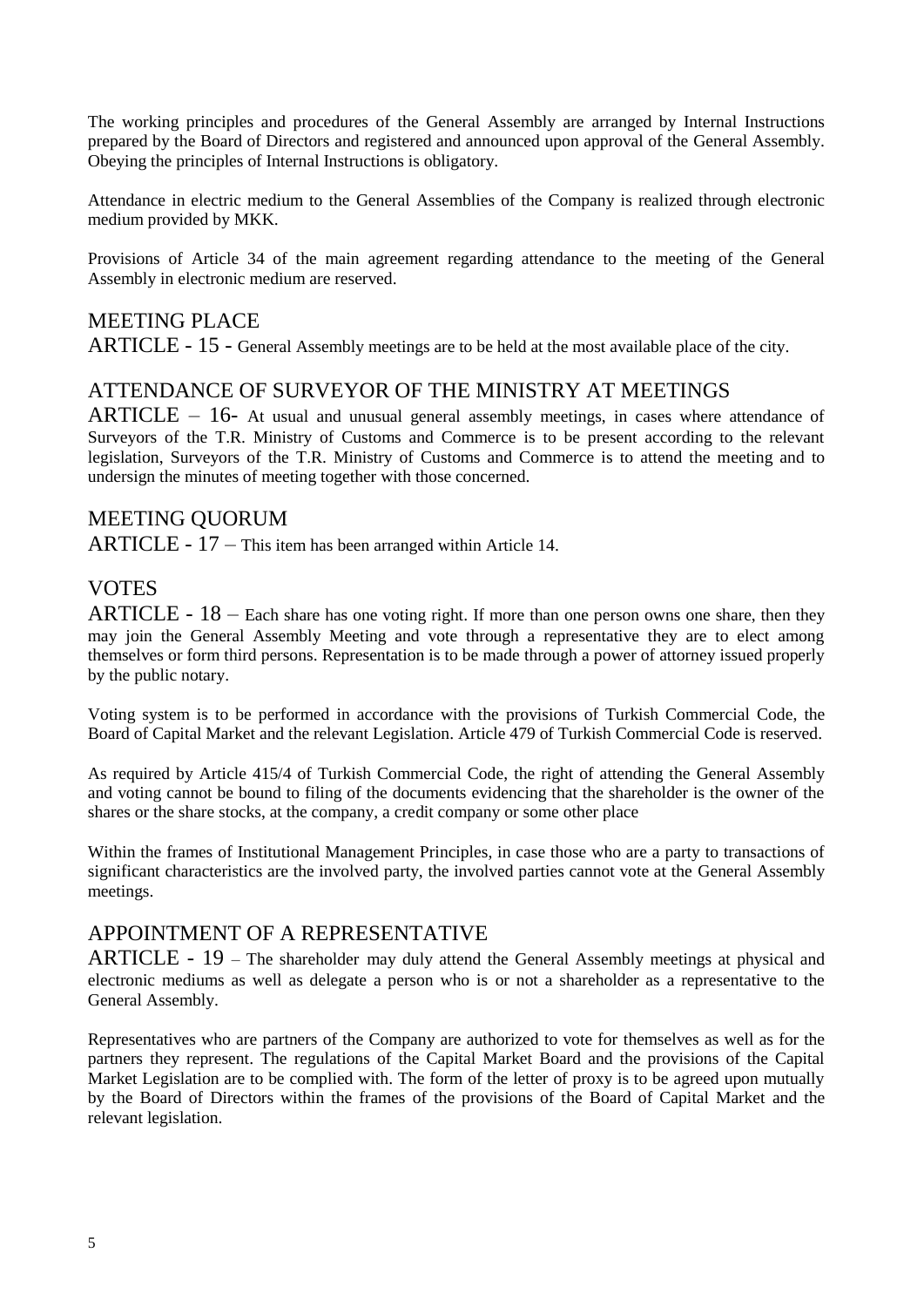## ANNOUNCEMENTS

ARTICLE - 20 – Announcements for the Company are to be made by obeying the minimum and maximum terms specified by legislation, on the internet site of the Company arranged in Article 1524 of Turkish Commercial Code and the newspaper specified by the Board of Directors, provided that the provision of the fourth clause of Article 35 of Turkish Commercial Code.

Announcements regarding inviting the General Assembly to meeting are to be made, provided that the provisions of the above clause are reserved, by an announcement to be published at the Electronic General Assembly System, Public Enlightening platform and at other places of the Capital Market Board. This invitation is to be made minimum three weeks prior to the meeting date, excluding the announcement and meeting days. The regarding principles and procedures specified by the Capital Market Board are to be complied with.

Provided that the provision of article 6 of the main agreement is reserved, announcements concerning notifying the shareholders about the decisions of the Board of Directors involved with the investors are to be made on the internet site of the Company.

The Company, may perform its obligations arranged according to the first clause of Article 1524 the Turkish Commercial Code and article 17 of the Board of Capital Market through the electronic medium provided by the Central Entry Association.

Regulations of the Capital Market Board concerning the announcements are reserved.

## VOTING SYSTEM

ARTICLE - 21- In the private legislation, in the main agreement of the company, provided that the private provisions in the internal instructions and the decisions to be taken at the General Assembly are reserved, voting is performed at the General Assembly meeting openly by raising hands.

At the general assembly meetings held in electronic medium, provisions regarding voting are reserved.

Voting for the Board of Directors is applied through secret vote and open counting.

The right of attendance and voting at the General Assembly cannot be bound to the condition of the fact that the shareholder files his votes before any association.

#### MODIFICATION OF THE MAIN AGREEMENT

ARTICLE - 22 – Making and applying all the modifications on this main agreement is conditional to the permission of the Capital Market Board and the Ministry of Customs and Commerce.

Modifications on this subject are to be made after the decision of the General Assembly is registered to the Commercial Registration Office after all the preliminary permissions and necessary consents are obtained properly. The decision of modification is not to be valid against the  $3<sup>rd</sup>$  person unless registered to Commercial Registration Office and announced properly.

## ANNUAL REPORTS

ARTICLE - 23 – Reports of the Board of Directors and the auditors and the financial tables, table of attendance and the minutes of the General Assembly meeting are to be sent to the Ministry of Customs and Commerce within one month at the latest following the last meeting date of the General Assembly or to be submitted to the ministry surveyor present at the meeting.

However in addition to the above, financial reports and tables foreseen to be issued by the Capital Market Board and the independent auditor's report are to be delivered to the Capital Market Board within the frames of principles and procedures specified by the Capital Market Board and announced to public.

#### FISCAL TERM

ARTICLE - 24 – The fiscal term of the Company is the calendar year that starts from the first day of the month January and ends on the last of December.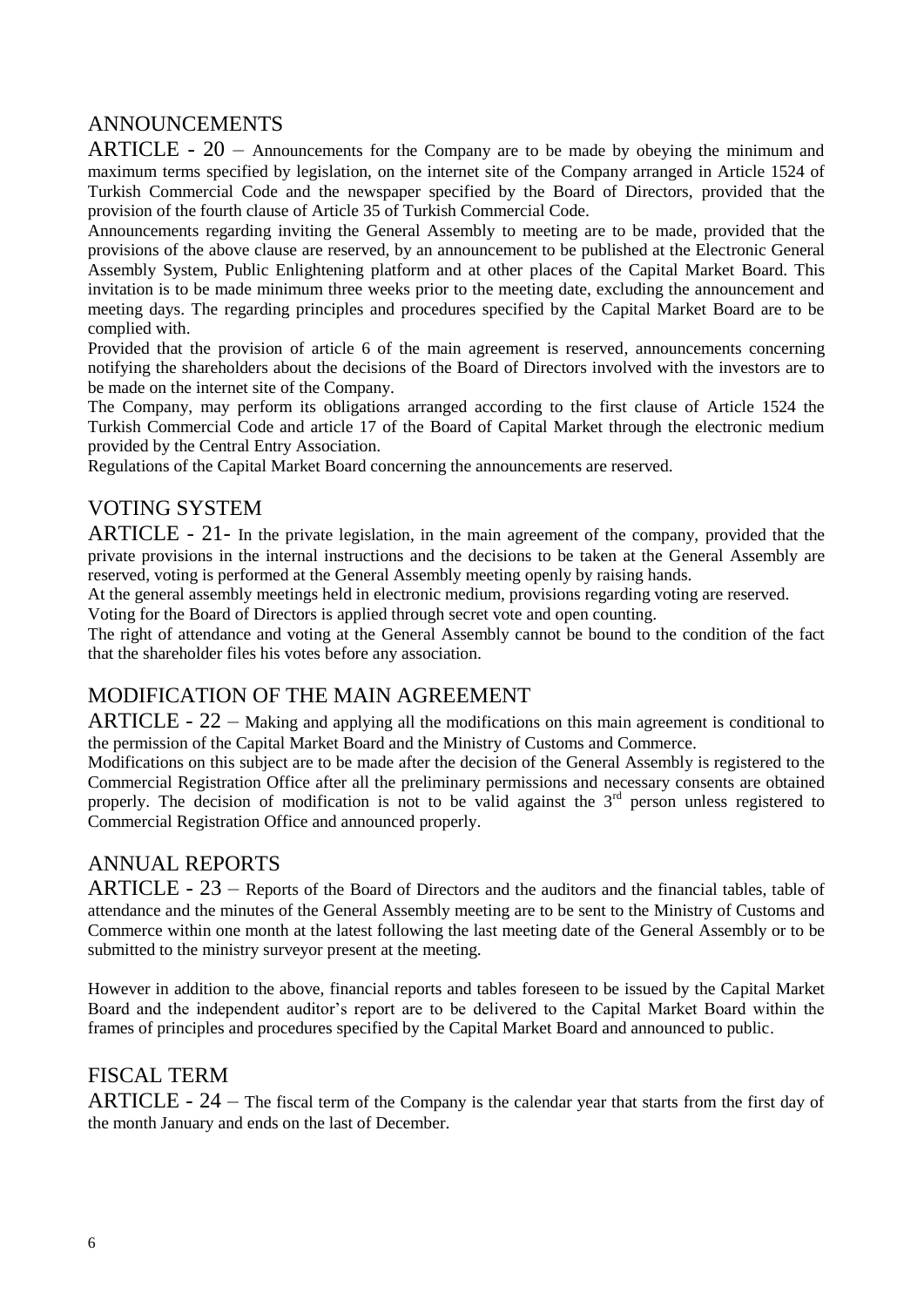## DETERMINING AND DISTRIBUTION OF PROFIT

ARTICLE -  $25$  – The Company is to distribute its profit in accordance with the profit distribution policy specified within the frames of provisions of Turkish Commercial Code and the legislation of the Capital Market Board.

After the amount required to be paid and reserved such as overall expenses, several redemption costs and taxes and other financial obligations required to be paid and reserved by the legal entity of the Company are deducted from the revenues determined at the end of each fiscal year, the remaining amount and the term profit foreseen in the annual balance sheet, after the loss of the previous year is deducted as well, if any, is the net profit of the Company.

In distribution of net profit, following steps are to be followed:

General Legal Reserve Fund:

a) % 5 is reserved as legal fund.

The First Dividend:

b) Of the remaining amount, from the amount to be found by adding the donation amount made, if any, within the year, the first dividend is to be reserved as specified by the General Assembly within the frames of profit distribution policy and in accordance with the provisions of the legislation.

c) After the above deductions are made, the General Assembly is entitled to decide upon distribution of dividend to the members of the Board of Directors and officers, service personnel and workers, foundations established for several purposes and the persons and institutions of similar characteristics.

The Second Dividend:

d) After the amounts specified in clauses (a), (b) and (c) above are deducted from the net term profit, the General Assembly is entitled to distribute from the remaining amount, partly or fully, as the second dividend and to reserve as reserve fund optionally according to article 521 of Turkish Commercial Code.

General Legal Reserve Fund:

e) Of the amount decided upon to be distributed to the shareholders and to others who join the profit, after the dividend at the rate of % 5 is deducted, tenth percent of the amount found is to be added to general legal reserve fund according to the  $2<sup>nd</sup>$  clause of article 519.

Unless the reserve fund required to be reserved legally is reserved, the dividend specified in the main agreement is distributed in cash and/or in stocks; it cannot be decided to reserve further reserve fund, to transfer profit to next year and to distribute the dividend to the members of the Board of Directors and officers, service personnel and workers, foundations established for several purposes and the persons and institutions of similar characteristics.

The rate and form of the premium and bonus to be given to the Board of Directors is to be determined by the decision of the General Assembly. The amount of the premium and bonus to be distributed to officers and service staff is to be decided upon the suggestion of the Board of Directors by the General Assembly.

The dividend is to be distributed equally to all of the shares available by the date of of distribution not taking into consideration the dates of issue and acquisition.

The time and procedure of distribution of the profit decided upon to be distributed are to be agreed upon the suggestion of the Board of Directors on this subject by the General Assembly.

According to the provisions of this main agreement, the profit given by the General Assembly cannot be taken back.

#### DATE OF DISTRIBUTION OF PROFIT

ARTICLE - 26 - The General Assembly of Shareholders to decide on the subjects concerning the use of Annual net profit such as the date and procedure of distribution of the net profit upon proposal of the Board of directors. According to the provisions of this main agreement, the profit distributed cannot be taken back. Article 512 of Turkish Commercial Code is reserved.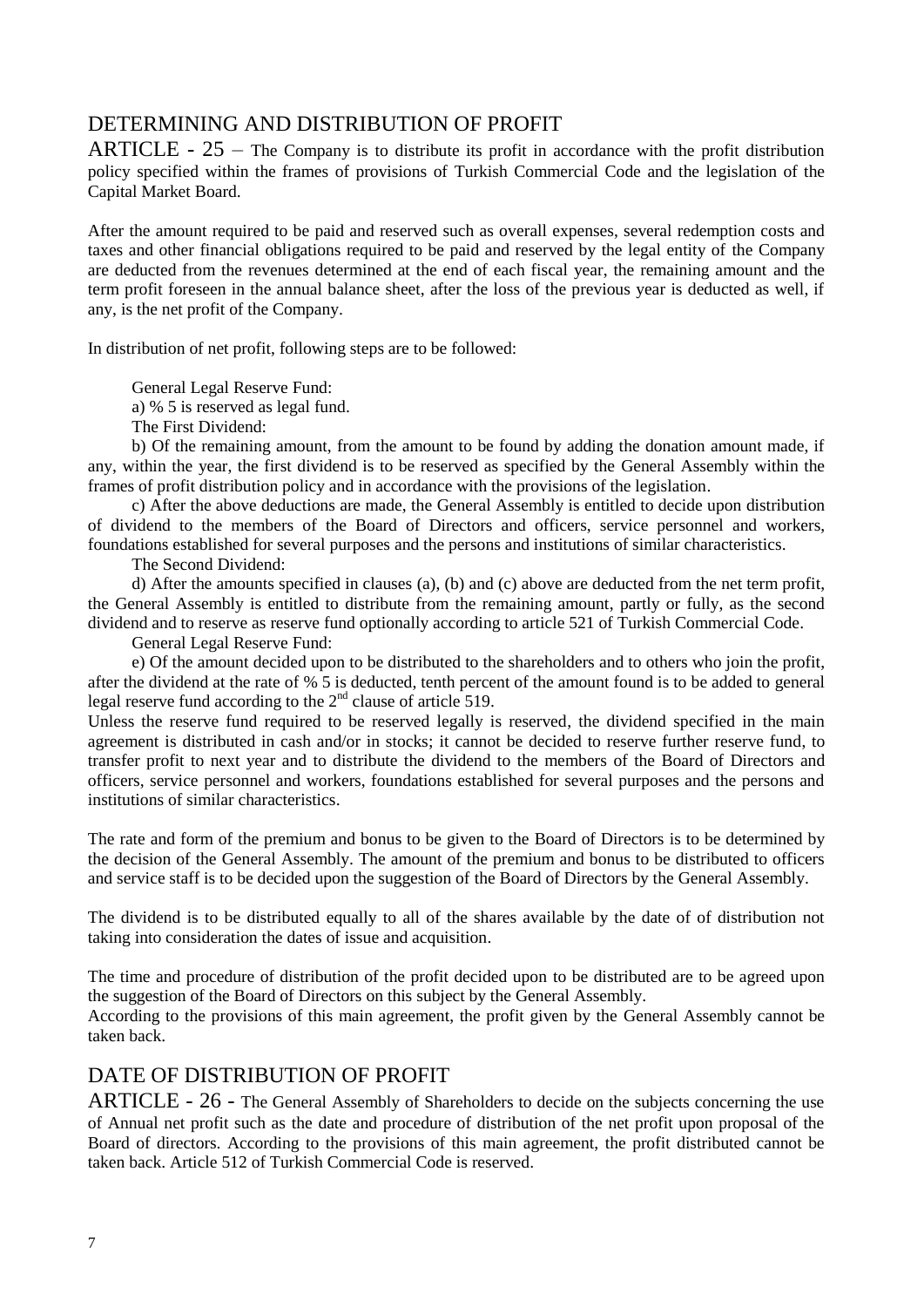#### RESERVE FUND

ARTICLE - 27 – Regarding the reserve funds reserved by the Company, provisions of articles 519 and 523 of Turkish Commercial Code shall apply.

## AGREEMENT TO BE SENT TO THE MINISTRY

ARTICLE -  $28$  – The Company is to print and hand the main agreement to partners while to send 1 copy to each of the Capital Market Board and to the relevant ministry.

#### COMPLIANCE WITH THE INSTITUTIONAL MANAGEMENT PRINCIPLES

ARTICLE- 29 - The institutional management principles specified by the Capital Market Board and the content of the institutional management conformity reports, their publishing, grading of conformity with the institutional management principles of partners and the principles and procedures regarding independent membership of the Board of Directors.

The transactions made without obeying the Capital Market Board and the decisions of the Board of Directors taken disregarding the obligatory principles are deemed as invalid and contrary to the main agreement.

Regarding application of Institutional management principles, for transactions considered as important and transactions concerning laying mortgage and pledge and guarantee on behalf of the third persons, regulations concerning the institutional management of the Capital Market Board shall apply.

Before starting the procedures of characteristics to be specified by the Capital Market Board between the Company and the relevant parties, decision of the Board of Directors is required that specify the principles of the procedure. In order to apply the said decision of the Board of Directors, consent of the independent members of the Board of Directors is sought. In case the independent members of the Board of Directors do not approve the said procedure, this case is to be announced to public within the frames of public enlightening regulations bearing sufficient data regarding this procedure and the said procedure is to be offered for approval of the General Assembly. At the said General Assembly meetings, decision is made at the meeting where the parties to the procedure and the relevant people cannot vote. In discussion of this article at the General Assembly meeting, meeting quorum is not sought; decision is made by the simple majority of those who have the right to vote. Decisions of the Board of Directors and the General Assembly meetings not taken in accordance with the rules specified in this clause are considered as invalid.

## PRIVATE ASSEMBLY MEETING OF THE PRIVELEGED SHAREHOLDERS

ARTICLE - 30 –The General Assembly meeting for modifying the main agreement, decision at the meeting of Board of Directors for increase of the capital, in case of the characteristic to breach the rights of privileged shareholders, private board meeting of the privileged shareholders, are to be made to approve modification decision of the main agreement according to article 454 of Turkish Commercial Code.

Private board of the privileged shareholders meets by the sixty percent majority representing capital and at the meeting the decisions are taken by the majority representing the shares attending the meeting.

At the General Assembly, if the privileged shareholders or their proxies voted positively for modification of the main agreement, in accordance with the meeting and decision quorums, no further private meeting is to be held.

## SECURITIES BEARING THE RIGHT OF PURCHASING AND EXCHANGING WITH DEBT INSTRUMENTS

 $ARTICLE - 31$  - Regarding bonds, financing bonds, asset-backed commercial papers (abcp), including those issued on discount principle, other debt instruments, bonds bearing the right of purchasing and exchange and any kind of securities, the Board of Directors is authorized to determine the conditions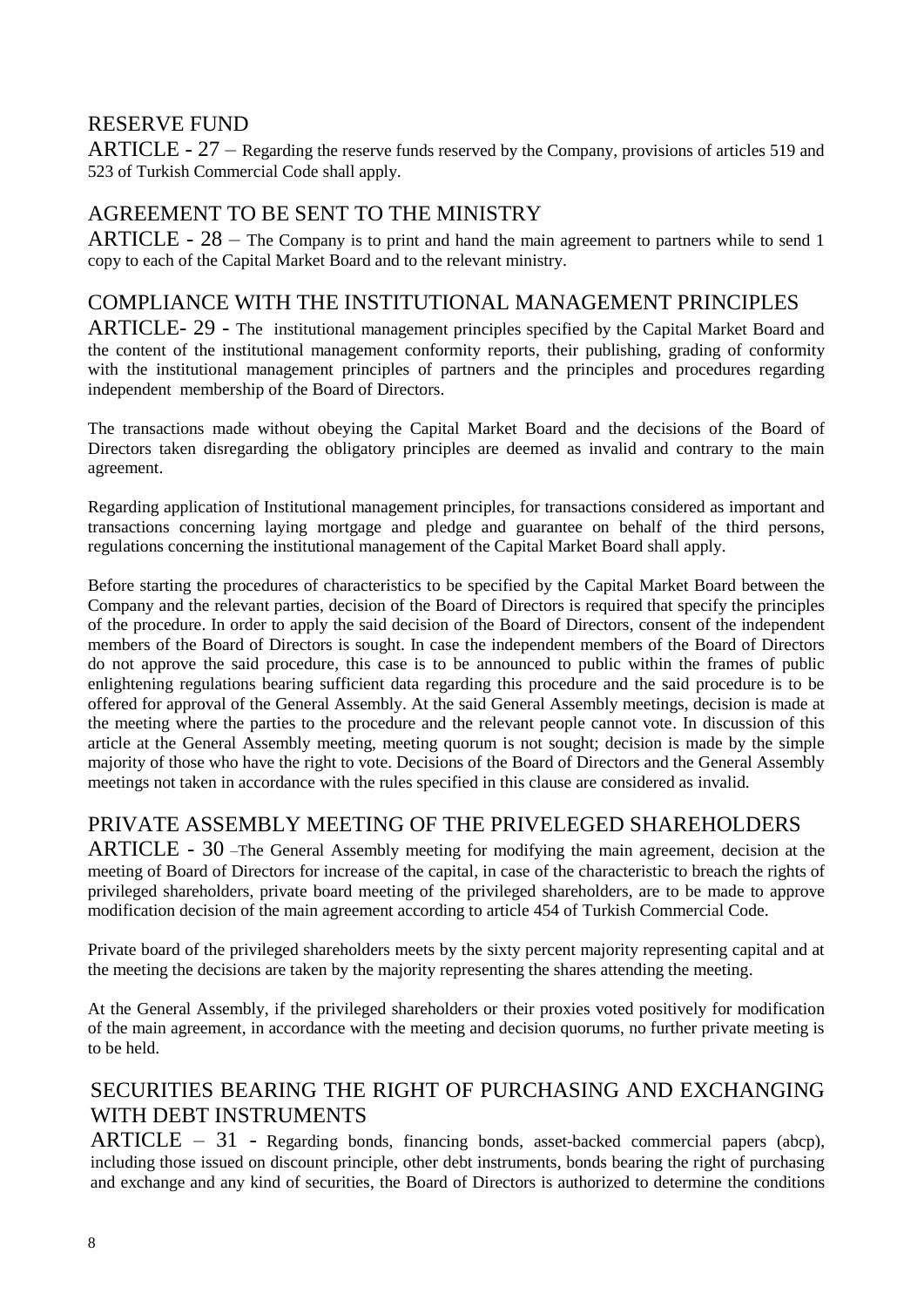and the amount to which the export is to be subject, under the provisions of the Turkish Commercial Code, the Board of Capital Market and the relevant legislation.

The decision of the Board of Directors is to include all the provisions and terms required for the securities. Securities subject to this provision may be registered to holder or order and with nominal value. Cost of Debt instruments have to be in cash and to be fully paid on delivery.

The total amount of capital market instruments of debiting instrument to be issued by issuers is to exceed the limit to be specified by the Capital Market Board. The Board may specify different limits according to the characteristic of the debt instrument issued and the issuers.

Provisions of legislation regarding the Board of Capital Market are reserved.

## PERPETUAL BONDS

 $ARTICLE - 32$  - General Assembly may decide upon the issue of perpetual bonds due to shareholders the value of which is destroyed in accordance with law, the creditors or to similar reasons, on behalf of those related with the company. Article 348 of Turkish Commercial Code shall apply for these bonds.

Perpetual bonds may be registered to order and to holder. Holders of perpetual bonds cannot be awarded with shareholder rights; however, these people may be awarded with the right to join the net profit, the amount remained after liquidation or to purchase the shares to be issued.

# ATTENDANCE TO MEETINGS OF THE BOARD OF DIRECTORS IN ELECTRONIC MEDIUM

 $ARTICLE - 33$  – Those entitled to attend the meetings of the Board of Directors/managers of the Company may attend the meetings in electronic medium as well according to article 1527 of Turkish Commercial Code. The Company, as required by provisions of Regulations regarding General Assembly Meetings to be Held in Electronic Medium at Joint Stock Companies Outside the General Assemblies of Commercial Companies, may install an electronic General Assembly system that enables the right owners to attend the General Assembly meetings, to state their views, to make suggestions and to vote as well as purchase service from enterprises that own these systems installed for this purpose. At all the General Assembly meetings to be held, as required by provisions of the main agreement, the principal right owners and their representatives are provided to exercise their rights through the installed or supporting system arranged under the provisions of the said Regulations.

## ATTENDANCE TO MEETINGS OF THE GENERAL ASSEMBLY IN ELECTRONIC MEDIUM

 $ARTICLE - 34$  - Right owners who are entitled to attend the Company General Assembly meetings may attend these meetings through electronic medium as required by article 1527 of Turkish Commercial Code. The Company, as required by provisions of Regulations regarding General Assembly Meetings to be Held in Electronic Medium at Joint Stock Companies, may install an electronic General Assembly system that enables the right owners to attend the General Assembly meetings, to state their views, to make suggestions and to vote as well as purchase service from enterprises that own these systems installed for this purpose. At all the General Assembly meetings to be held, as required by provisions of the main agreement, the principal right owners and their representatives are provided to exercise their rights through the installed system arranged under the provisions of the said Regulations.

Attending the General Assemblies in electronic medium results in the rights of making a suggestion, explaining a view and voting and all the legal consequences of physical attendance and voting.

#### VARIOUS PROVISIONS

 $ARTICLE - 35$  – For items not specified in this main agreement, provisions of Turkish Commercial Code and the relevant legislation shall apply.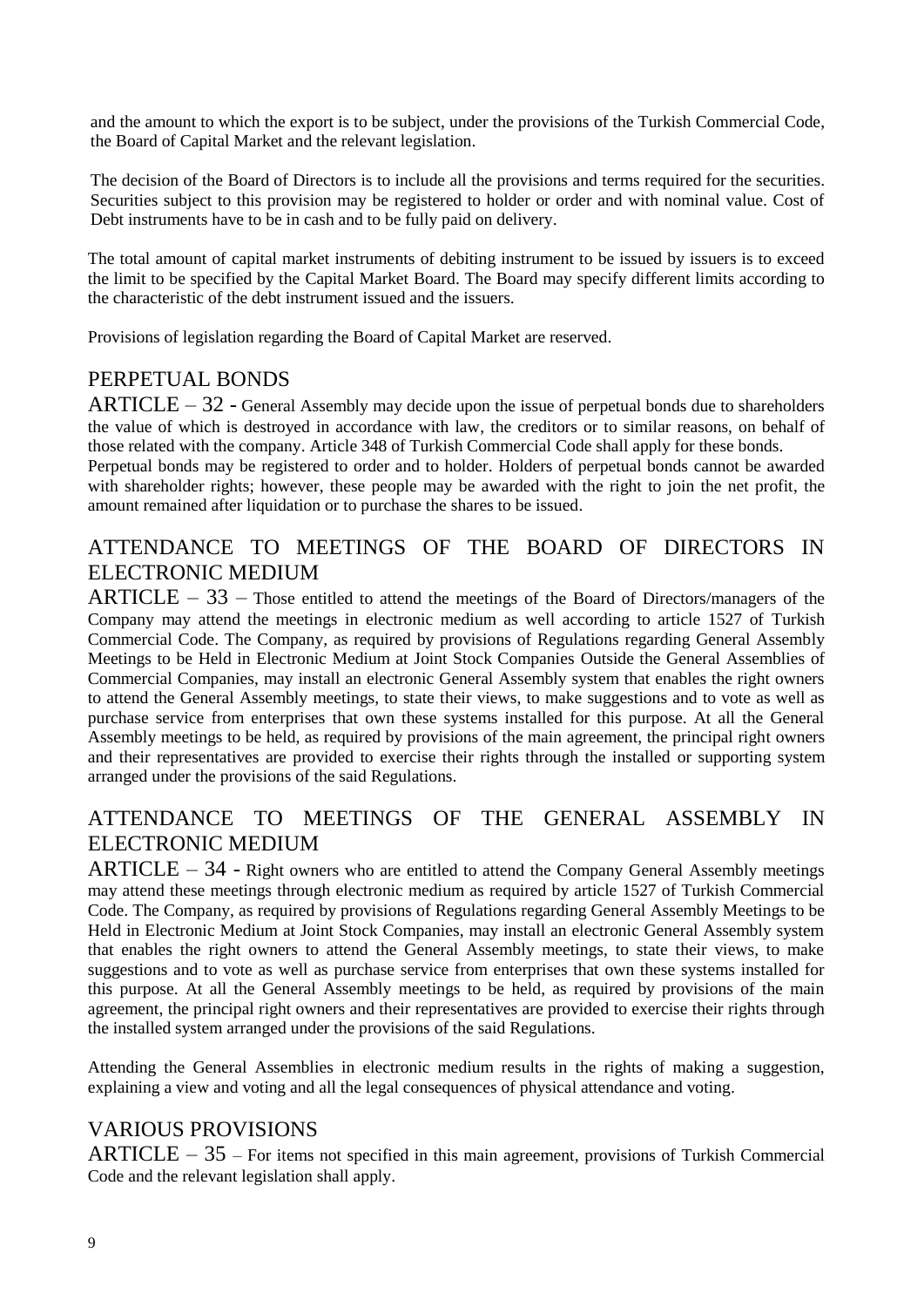# NAMES, ADDRESSES AND NATIONALITIES OF THE FOUNDERS

| 1- KÖKSAL AHISKA<br>Kuzguncuk, Paşa Limanı Cad. N: 141 İstanbul                                 | T.R. |
|-------------------------------------------------------------------------------------------------|------|
| 2- MUSTAFA AKBULUT<br>Kapaliçarşı, Aciçeşme N: 15 İstanbul                                      | T.R. |
| 3- CAHİT AKAGÜN<br>Sıracevizler İyiniyet Sk. N: 23 Şişli-İstanbul                               | T.R. |
| 4- HÜSEYİN CELAL AKAGÜN<br>Alacahamam Cad. N:53 Marputçular-İstanbul                            | T.R. |
| 5- NURİ AKBEZ<br>Muhafazacılar Sk. N: 4-16 Kapalıçarşı-İstanbul                                 | T.R. |
| <b>6- ABDULLAH AKSOY</b><br>Kapalıçarşı, Güllaç Sk. N:1 İstanbul                                | T.R. |
| 7- FUAT ALICI<br>Kapaliçarşı, Çuhacı Han Sk. N: 17 İstanbul                                     | T.R. |
| <b>8- CELAL ALICI</b><br>Yıldız Posta Cad. PTT arkası Fidan Sitesi N: 10<br>Gayrettepe-Istanbul | T.R. |
| 9- HÜSEYİN ALTINBÜKEN<br>Kapalıçarşı, Karamanlı Sk. N: 3 İstanbul                               | T.R. |
| 10- RECEP ÇAĞLI ALTUNCU<br>1.Kisim A-28 D: 6 Ataköy-İstanbul                                    | T.R. |
| <b>11- KAZIM ASLANBEK</b><br>Cihangir, Sormagir Sk. N: 87/4 Istanbul                            | T.R. |
| 12- SAİT ASİL<br>Kapalıçarşı, Cuhacıhan N: 41 İstanbul                                          | T.R. |
| 13-HAYRİ ATAY<br>Kapalıçarşı, Akikçiler Sk. N: 19 İstanbul                                      | T.R. |
| <b>14- METIN ALTINEL</b><br>Erenköy, Sigortaevleri Afşar Sk. N: 12 Kadıköy-İstanbul             | T.R. |
| 15- ÇETİN BAŞDOĞAN<br>Mercan, Tiğcilar Kızlarağası Han N: 11 Kapalıçarşı-İstanbul               | T.R. |
| <b>16- BEDROS BAHARYAN</b><br>Kürkçüler, Rubiye han üst kat Kapalıçarşı-İstanbul                | T.R. |
| 17- CİHAN BEKTAŞ<br>Bağdat Cad. Zincirli köşk sok. N: 310 Erenköy-İstanbul                      | T.R. |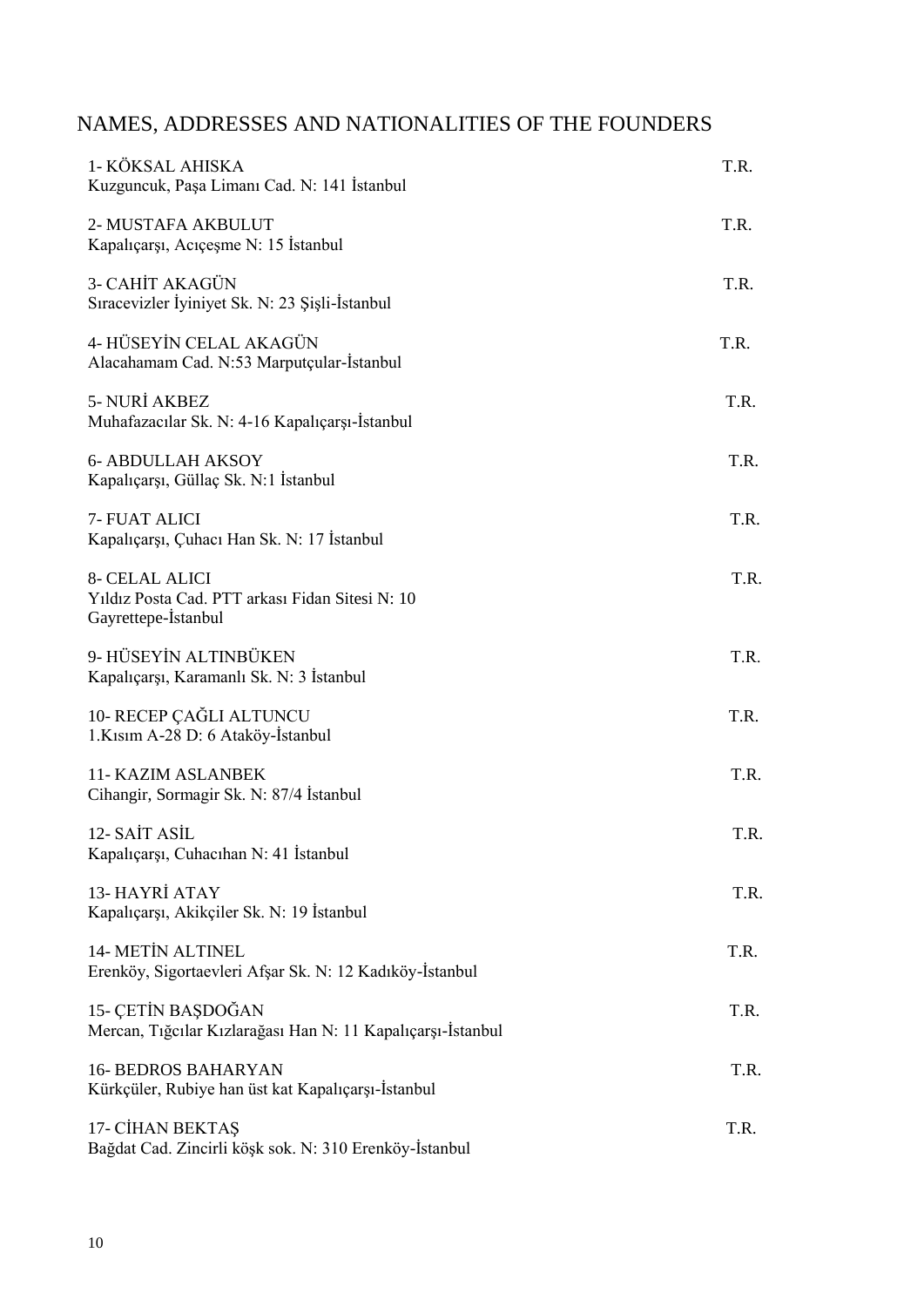| <b>18- CEYLAN BEKTAS</b><br>Mücahit Sk. Mücahit Apt. N: 6/2 Suadiye-İstanbul | T.R. |
|------------------------------------------------------------------------------|------|
| 19-NAİM BEKTAŞ<br>Kapalıçarşı, Kalpakçılar Cad. N: 107 İstanbul              | T.R. |
| 20- İHSAN BEKTAŞ<br>Karamanlı Sk. N: 7-9 Kapalıçarşı-İstanbul                | T.R. |
| 21- İSMET BENLİ<br>Gazi Mah. Gümüşlü Cad. N: 23/1 Polatlı-Ankara             | T.R. |
| 22- METİN BENLİ<br>Gazi Mah. Gümüşlü Cad. N: 23/2 Polatlı-Ankara             | T.R. |
| 23- MUSTAFA BİRGÜL<br>Kapalıçarşı, Çuhacıhan Sk. N: 13 İstanbul              | T.R. |
| 24- MEHMET İHSAN BOYBEYİ<br>Kapaliçarşı, Aciçeşme Sk. N: 22 İstanbul         | T.R. |
| 25- MUSTAFA CÜMBÜŞ<br>Ataköy 1. kısım B 15 Blok D: 1 Bakırköy-İstanbul       | T.R. |
| 26- MEHMET HANEFİ CÜMBÜŞ<br>Aksaray Cad. N: 10 Laleli-İstanbul               | T.R. |
| 27- EMANULLAH ÇELEBİ<br>Yeni PTT üstü Beşiktaş-İstanbul                      | T.R. |
| 28- MEHMET CELIKZINCIR<br>Kapalıçarşı, Reisoğlu Sk. N: 37 İstanbul           | T.R. |
| 29- OSMAN KÜÇÜKDANIŞMAN<br>Camikebir Mah. Boyacı Sk. N: 9 Ezine-Çanakkale    | T.R. |
| <b>30- MİRAN DELİCE</b><br>Feriköy, Gediz Sk. N: 8/3 İstanbul                | T.R. |
| 31- MEHMET DENİZ<br>Karamgasse 32 3011 Bern İsviçre                          | T.R. |
| 32- ALİ ERDİNÇ<br>Bedesten İçinde kuyumcu N: 2 Bursa                         | T.R. |
| 33- MUSTAFA İHSAN KAFAR<br>Kapalıçarşı, Ağa Sk. N: 61 İstanbul               | T.R. |
| 34- OSMAN GEVREK<br>Kapalıçarşı, Uncuoğlu Sk. N: 27 İstanbul                 | T.R. |
| 35- ADNAN GÜRSOY<br>Kapalıçarşı, Akikçiler Sk. N: 15 İstanbul                | T.R. |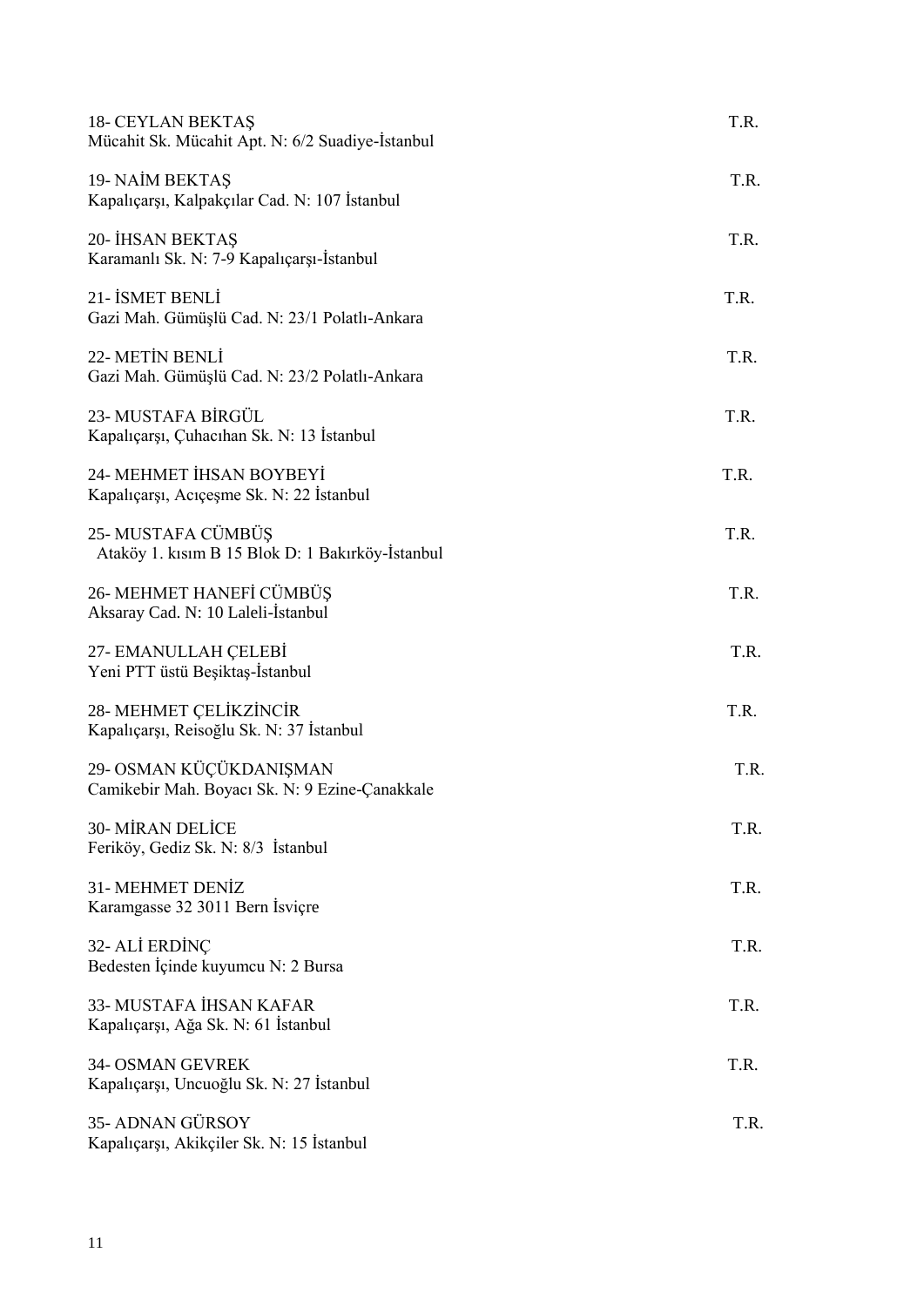| 36- İBRAHİM GÜNGÖR<br>Kapalıçarşı, Kuyumcular Cad. N: 18 İstanbul                                              | T.R. |
|----------------------------------------------------------------------------------------------------------------|------|
| 37- ERDOĞAN GÜVENSAN<br>Bağdat Cad. Ar Apt. N: 164/7 Feneryolu Kadıköy-İstanbul                                | T.R. |
| 38- FİKRİ GÜNAY<br>Varakçı Sk. N: 27 Kapalıçarşı-İstanbul                                                      | T.R. |
| 39- KEMAL HAMURCULU<br>Yeşil Kır Sk. N: 11 Erenköy-Kadıköy-İstanbul                                            | T.R. |
| 40- ADNAN HARAÇÇIZADEOĞLU<br>1. Kısım A 29 D: 8 Zübeydahanım Cad. Ataköy-İstanbul                              | T.R. |
| 41- M.FATİH HIYAMLI<br>Yeşilyurt, Ürgüplü Sk. N: 56/5 İstanbul                                                 | T.R. |
| 42- MEHMET HULUSİ HOŞGÖR<br>Karamanlı Sk. N: 5 Kapalıçarşı-İstanbul                                            | T.R. |
| 43- M.EMİN HOŞGÖR<br>Karamanlı Sk. N: 5 Kapalıçarşı-İstanbul                                                   | T.R. |
| 44- ALİ HOŞGÖR<br>Mercan, Tığcılar Pastırmacı Han N: 8 Kapalıçarşı-İstanbul                                    | T.R. |
| 45- AZİZ İZGÖRDÜ<br>Dr. Ergin Cad. Evren Apt. N: 4/19 Göztepe-İstanbul                                         | T.R. |
| <b>46- M.VASIF KARSLIGİL</b><br>Abdüllatifpaşa Cad. Aksaray Köşk Sineması Aksaray-İstanbul                     | T.R. |
| 47- YAHYA KARSLIGİL<br>Yıldız Üniversitesi Mühendislik-Bilgisayar Bilimleri Öğretim<br>Uyesi Beşiktaş-Istanbul | T.R. |
| <b>48- M.RAİF KARSLIGİL</b><br>Kapalıçarşı, Uncuoğlu Sk. N: 10-12 İstanbul                                     | T.R. |
| 49- NEŞET KARSLIGİL<br>Ihlamur yolu Ceyhan Apt. D: 6 Nişantaşı-İstanbul                                        | T.R. |
| 50- M.ERDOĞAN KARSLIGİL<br>Nevşehirli İbrahimpaşa Cad. N: 31/5 Fatih-İstanbul                                  | T.R. |
| <b>51- ATASAY KAMER</b><br>Kapalıçarşı, Karakol Sk. N: 16 İstanbul                                             | T.R. |
| 52- OSMAN KAMER<br>Kapalıçarşı, Karakol Sk. N: 16 İstanbul                                                     | T.R. |
| 53- HASAN KAĞNICI<br>Kuyumculariçi Ağa Cad. N: 43 Kapalıçarşı-İstanbul                                         | T.R. |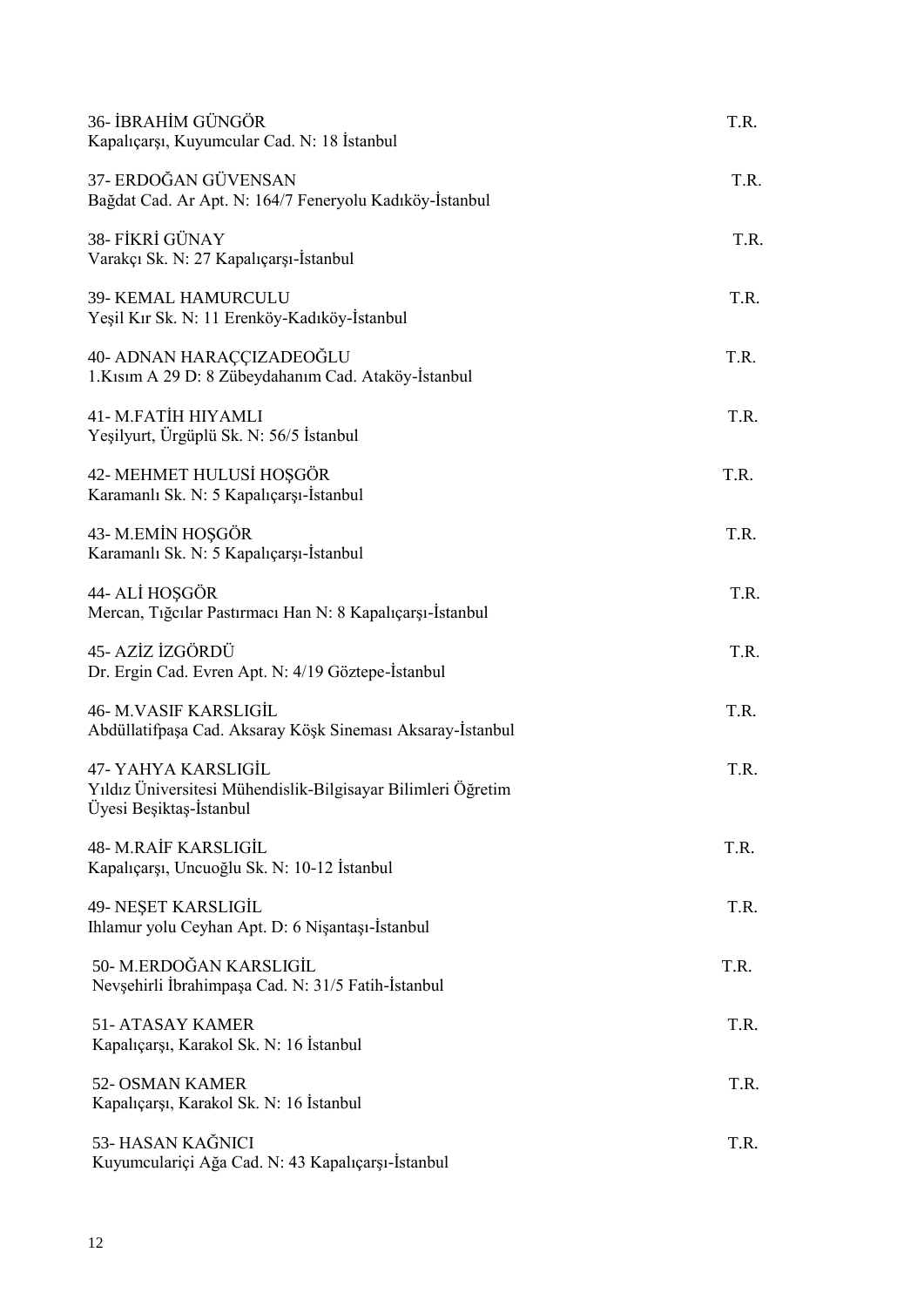| <b>54- KİRKOR KELLEKYAN</b><br>Kapalıçarşı, Kuyumcular Cad. N: 23-25 İstanbul                            | T.R. |
|----------------------------------------------------------------------------------------------------------|------|
| 55- ŞABAN KILIÇ<br>Bayraktar Sk. N: 34 Düzce                                                             | T.R. |
| 56- ALİ KUYUMCU<br>Uncuoğlu Sk. N: 26-32 Kapalıçarşı-İstanbul                                            | T.R. |
| 57- KEMAL KUYUMCU<br>Halicilar çarşısı N: 101 Kapalıçarşı-İstanbul                                       | T.R. |
| 58- BEHÇET KÖKÇÜOĞLU<br>Zincirlihan Alt kat N: 33 Kapalıçarşı-İstanbul                                   | T.R. |
| 59-M.YUSUF ORMANCI<br>Egemen Sk. N: 7 kalamış Kadıköy-İstanbul                                           | T.R. |
| 60- ALİ ORMANCI<br>Gazi Cad. N: 13/A Giresun                                                             | T.R. |
| 61- S.BEDROS ORUNCAKÇIEL<br>Howick's Fine Gifts 15301 Ventura BLVD.<br>Sherman Daks Galeria 91403 A.B.D. | T.R. |
| 62- MEHMET OKSAL<br>Kaptanpaşa Mah. İETT Sitesi I Blok B Kapısı D: 9 Şişli-İstanbul                      | T.R. |
| 63- MÜNİR AHMET OĞUZ<br>Kalpakçılar Sk. N: 58 Kapalıçarşı-İstanbul                                       | T.R. |
| 64- MEHMET ÖZTÜRK<br>Terzibaşı Aralık Sk. N: 5 Kapalıçarşı-İstanbul                                      | T.R. |
| 65- RAŞİT ÖZTÜRK<br>Kuyumcular Cad. Güllaç Sk. N: 7 Kapalıçarşı-İstanbul                                 | T.R. |
| 66- HAYRİ ÖZKARSLI<br>Yıldız Posta Cad. Fırın Sk. Nil Apt. N: 55/A Beşiktaş-İstanbul                     | T.R. |
| 67- ÖNDER ÖZTÜREL<br>Kapalıçarşı, Akikçiler Sk. N: 19 İstanbul                                           | T.R. |
| 68- AHMET F. ÖZMEL<br>Akikçiler Sk. N: 18-20 Kapalıçarşı-İstanbul                                        | T.R. |
| <b>69- KEMAL PEKER</b><br>Anafartalar Cad. N: 350 İzmir                                                  | T.R. |
| 70- ANTRANİK PEKAYVAZ<br>Kapalıçarşı, Çuhacı Han N: 2 İstanbul                                           | T.R. |
| 71- M.MESUT PİŞİRİCİ<br>Kapalıçarşı, Terzibaşı Aralık Sk. N: 10 İstanbul                                 | T.R. |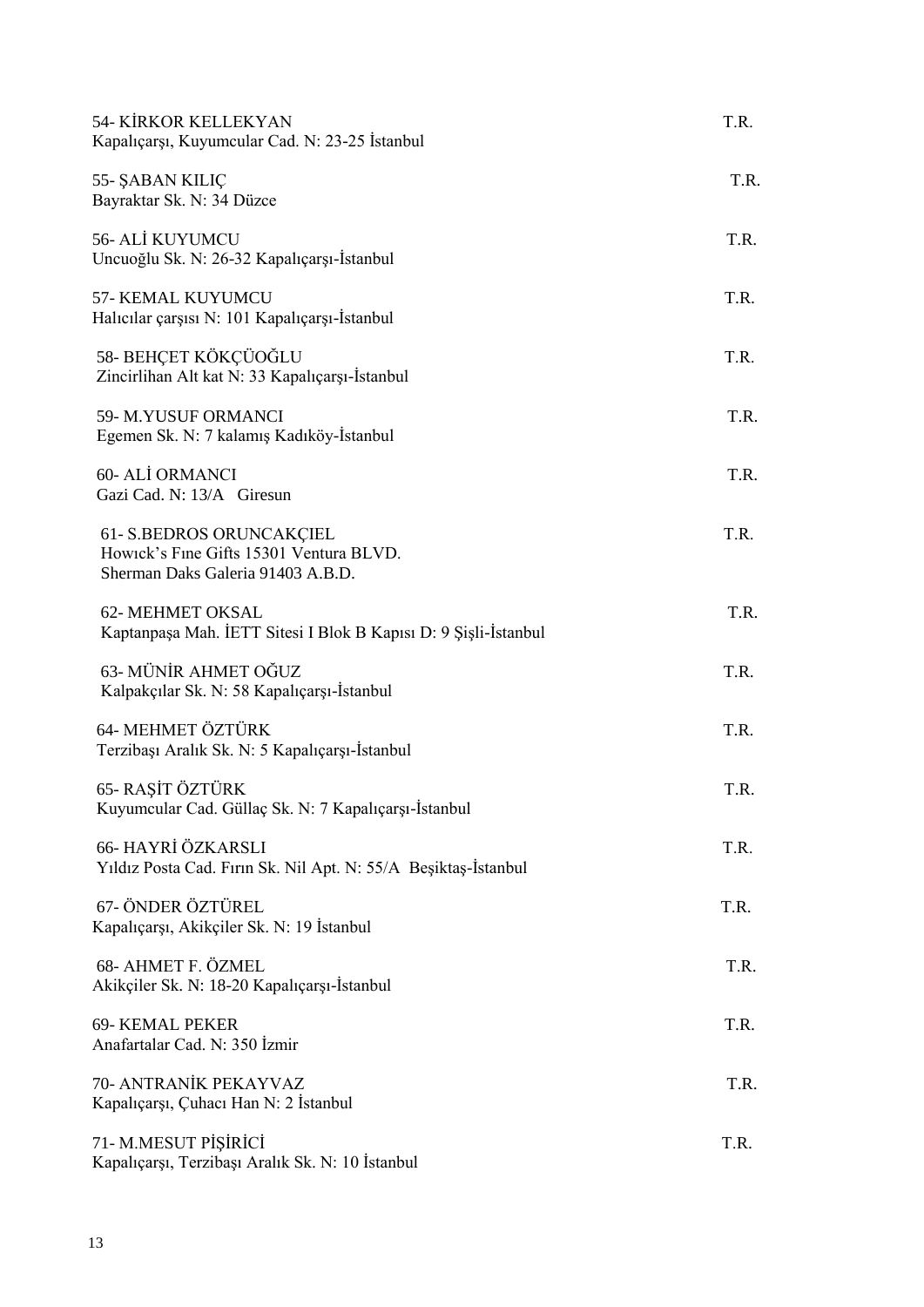| 72- ZÜHTÜ SARGIN<br>Kapalıçarşı, Kızlarağası Han N: 1-4 İstanbul                          | T.R. |
|-------------------------------------------------------------------------------------------|------|
| 73- KEMAL SERENGİL<br>Kapalıçarşı, Uncuoğlu Sk. N: 27 İstanbul                            | T.R. |
| 74- ATİLLA SÖNMEZ<br>Mercan, Tiğcilar İmam Ali han N: 21/2 Kapalıçarşı-İstanbul           | T.R. |
| 75- ALİ SÜRMELİHİNDİ<br>Kunduracılar Cad. N: 3 Gaziantep                                  | T.R. |
| <b>76- HIRANT SUCU</b><br>Kapalıçarşı, Cevahir Bedesten N: 1/2 İstanbul                   | T.R. |
| 77- SAMİ SUCU<br>Caddebostan Bağdat Cad. N: 295/9 Kadıköy-İstanbul                        | T.R. |
| 78- EKREM ŞAHİN<br>Trabzon Kuyumcular çarşısı N: 15 İstanbul                              | T.R. |
| 79- MEHMET ŞENEREN<br>Anafartalar Cad. N: 81/A Ankara                                     | T.R. |
| 80- ATIF ŞOHOĞLU<br>Cinnah Cad. N: 7/10 Çankaya-Ankara                                    | T.R. |
| 81- AHMET ŞEREFOĞLU<br>Gençtürk Cad. Ağa yokuşu N: 12 Otel Washington Laleli-İstanbul     | T.R. |
| 82- NURİ ŞEREFOĞLU<br>Kapalıçarşı, Kılıççılar Sk. N: 1 İstanbul                           | T.R. |
| 83- ABDULLAH TAŞKIN<br>H. Edip Adıvar Mah. İ.E.T.T. Blokları 3 Blok E/7 İstanbul          | T.R. |
| <b>84- HIRANT TERCAN</b><br>Kapalıçarşı, Kalpakçılar Cad. N: 95-97 İstanbul               | T.R. |
| <b>85- FAHRİ TEZCAN</b><br>Şenlikköy, Derya Sk. N: 10 Florya-İstanbul                     | T.R. |
| 86- M. SABRİ TOPPAMUK<br>Balıkesir Cad. N: 9 Mustafakemalpaşa-Bursa                       | T.R. |
| 87- İBRAHİM AVNİ TORUN<br>Hürriyet Cad. N: 70 Kırıkkale-Ankara                            | T.R. |
| 88- SITKI TİKVEŞ<br>Kızılelma Cad. Tanık Apt. N: 28 K: 3 D: 5<br>Kocamustafapaşa-İstanbul | T.R. |
| 89- NESİMİ TIRPAN<br>27 Mayıs Hürriyet Cad. N: 59/B Bandırma                              | T.R. |